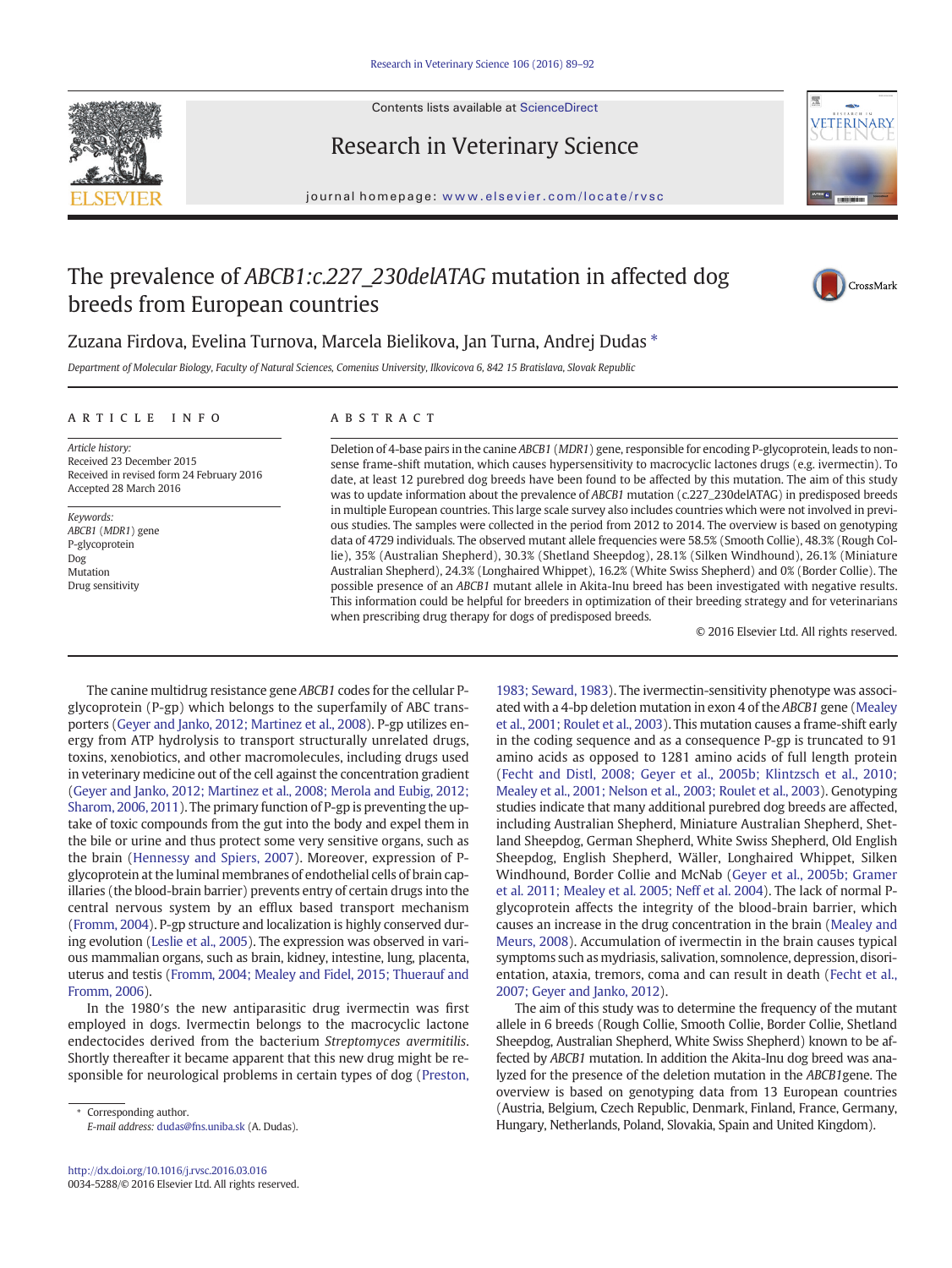DNA samples were obtained from owners and breeders, in cooperation with veterinarians and kindly provided from the Slovgen dog genomic library. Blood samples (K3EDTA), buccal swab samples and cytological brush samples were collected from 4729 purebred dogs during the period 2012–2014. DNA extraction from blood and buccal brush was tested from a small group of samples of different breeds in parallel to establish the PCR method that could be used as a diagnostic screening method. The results were identical and reproducible for all tested samples. To date, various genotyping methods have been developed for the detection of the 4-bp deletion mutation [\(Baars et al.,](#page-2-0) [2008; Geyer et al., 2005b; Hugnet et al., 2004; Kawabata et al., 2005;](#page-2-0) [Klintzsch et al., 2010; Mizukami et al., 2012; Neff et al., 2004; Roulet](#page-2-0) [et al., 2003\)](#page-2-0). These methods are mainly based on PCR amplification with subsequent length polymorphism analysis. In addition to genotype survey we have evaluated four PCR-based methods [\(Geyer et al., 2005b;](#page-2-0) [Hugnet et al., 2004; Klintzsch et al., 2010; Roulet et al., 2003\)](#page-2-0) and their reliability was subsequently verified with Sanger DNA sequencing.

During the diagnostic research survey of the c.227\_230delATAG mutation in ABCB1 we have collected genotyping data from purebred dogs from various countries. Since the majority of samples (except Silken Windhound) were obtained from European countries, we expect that the data (Table 1) represents the situation in the European population. All genotyping results were stored in a relational database of genetic analyses and were used to extract frequency of mutant alleles within the most affected breeds and in Akita-Inu (Table 1). Blood relations among analyzed individuals were unknown, however due to breeding methods (selection, limiting mating population, etc.) it can be assumed that the Hardy-Weinberg principle does not apply to this population. The representativeness of allelic frequencies is probably influenced by common bias in submitting samples. Breeders and owners tend to offer for test dogs with unclear ABCB1 genotype rather than animals that were already tested or those with genotypes which could be deduced from their parents.

The frequencies of the mutant allele for selected European countries with reasonable numbers of individuals from each breed were compared [\(Table 2](#page-2-0)). The distribution of the ABCB1 genotypes in European population of Collies was similar to large-scale surveys in United States ([Mealey and Meurs, 2008](#page-2-0)) and Germany [\(Gramer et al., 2011](#page-2-0)). The distribution of genotypes appears to be stable in Collie populations over the last years. This is true for all included countries with reasonable amount of samples [\(Table 2](#page-2-0)) except Germany where allelic frequency of ABCB1 mutation has apparently decreased from 55 to 59% to 35.1% [\(Geyer et al., 2005a; Gramer et al., 2011](#page-2-0)). This may be caused by breeding strategy or by the smaller size of the analyzed population. Another possible reason is that defect in ABCB1 is not considered as the most important disorder by breeders of Collies. Collies are affected by several other more severe genetic disorders like Collie Eye Anomaly (CEA) and Progressive Retinal Atrophy (PRA) ([Kukekova et al., 2009; Lowe](#page-2-0) [et al., 2003\)](#page-2-0). Observed allelic frequencies for Shetland Sheepdog (30.3%), Australian Shepherd (35%), Miniature Australian Shepherd (26.1%), Silken Windhound (28.1%) and Longhaired Whippet (25.3%) are in concordance with previous ABCB1 genotyping studies [\(Geyer](#page-2-0) [et al., 2005a; Gramer et al., 2011; Mealey and Meurs, 2008; Neff et al.,](#page-2-0) [2004; Tappin et al., 2012](#page-2-0)). Although these breeds also suffer from severe hereditary diseases [\(Mellersh et al., 2009; Parker et al., 2007; Zangerl](#page-2-0) [et al., 2006](#page-2-0)), the allelic frequencies of ABCB1 mutations and the portion of homozygous mutants are apparently lower in comparison with Collies. Surprisingly the allelic frequency of mutant ABCB1 in Shetland Sheepdog samples from Germany [\(Table 2](#page-2-0)) was lower (17.6%) than 30% observed in the study by Geyer [\(Geyer et al., 2005a\)](#page-2-0) or by Gramer [\(Gramer et al., 2011](#page-2-0)). Moreover no homozygous mutant genotypes were detected. As for the situation in Collies, we can only deduce probable causes of this decline in Germany. The opposite situation was in the Australian Shepherd where the 34.5% in this survey is higher than 20% and 22% observed by others in Germany [\(Geyer et al., 2005a; Gramer](#page-2-0) [et al., 2011](#page-2-0)). The occurrence of ABCB1 mutant alleles in European Shetland Sheepdog population (30.3%) differs from that reported in US (7– 8%) [\(Mealey and Meurs, 2008; Neff et al., 2004](#page-2-0)). No mutant ABCB1 alleles were detected in Border Collies, in concordance with very low frequencies observed by others in this breed [\(Geyer et al., 2005a; Gramer](#page-2-0) [et al., 2011; Mealey and Meurs, 2008; Neff et al., 2004](#page-2-0)). Our survey confirmed the prevalence of the mutant allele for White Swiss Shepherd observed in Germany [\(Gramer et al., 2011](#page-2-0)). Lower occurrence in the US is probably caused by the fact the White Swiss Shepherd is not considered as an independent breed there, but rather as a color variety of the German Shepherd.

To our knowledge there is no information in the literature about the presence of ABCB1 mutations in the Akita-Inu breed. Nevertheless some breeders and veterinarians recommend ABCB1-testing for Akita-Inu dogs. Akita-Inu is an ancient Japanese dog breed. During World War II, dogs in Japan were confiscated by the government as a source of fur for military garments. German Shepherds were the only breed exempt from the cull as they were used as military dogs. For that reason many owners bred their Akitas to German Shepherds in order to escape the cull. This is how the mutation could have been introduced to this breed. To confirm this hypothesis, 38 Akitas were evaluated for the presence of ABCB1 mutation (c.227\_230delATAG). All tested Akita-Inu dogs were homozygous for the wild-type ABCB1 allele. In 2006 the breed has been officially split by the Fédération Cynologique Internationale (FCI) into American Akita (Great Japanese Dog, FCI number 344) and the Akita (Japanese Akita, FCI number 255). All tested dogs belong to Akita (Japanese Akita) breed. Further research is necessary to rule out the presence of ABCB1 mutation in American Akitas which were potentially more influenced by crossing with German Shepherds.

In conclusion, our large scale survey of affected breeds in the European population revealed that ABCB1 (c.227\_230delATAG) mutation prevalence is relatively constant and extended the knowledge about genotype distribution in some countries which were not included in previous studies (Czech Republic, Finland, Hungary, Poland, Austria, Spain and Netherlands). Affected breeds suffer from other more severe

Table 1

The distribution of ABCB1 genotypes in the tested populations.

| Dog breed                     | Number of analyzed samples | Frequency of mutant allele (%) | Genotype (%)     |                   |                    |
|-------------------------------|----------------------------|--------------------------------|------------------|-------------------|--------------------|
|                               |                            |                                | ABCB1<br>(wt/wt) | ABCB1<br>(wt/del) | ABCB1<br>(del/del) |
| Rough Collie                  | 1310                       | 48.3                           | 28.3             | 46.9              | 24.8               |
| Smooth Collie                 | 389                        | 58.5                           | 20.6             | 41.9              | 37.5               |
| Shetland Sheepdog             | 1400                       | 30.3                           | 48.6             | 42.4              | 9                  |
| Australian Shepherd           | 907                        | 35                             | 41.2             | 47.5              | 11.3               |
| Miniature Australian Shepherd | 92                         | 26.1                           | 53.9             | 40                | 6.1                |
| Silken Windhound              | 105                        | 28.1                           | 47.6             | 48.6              | 3.8                |
| Longhaired Whippet            | 138                        | 24.3                           | 52.2             | 47.1              | 0.7                |
| White Swiss Shepherd          | 234                        | 16.2                           | 68.4             | 30.8              | 0.8                |
| <b>Border Collie</b>          | 116                        | $\mathbf{0}$                   | 100              | 0                 |                    |
| Akita-Inu                     | 38                         | 0                              | 100              | 0                 |                    |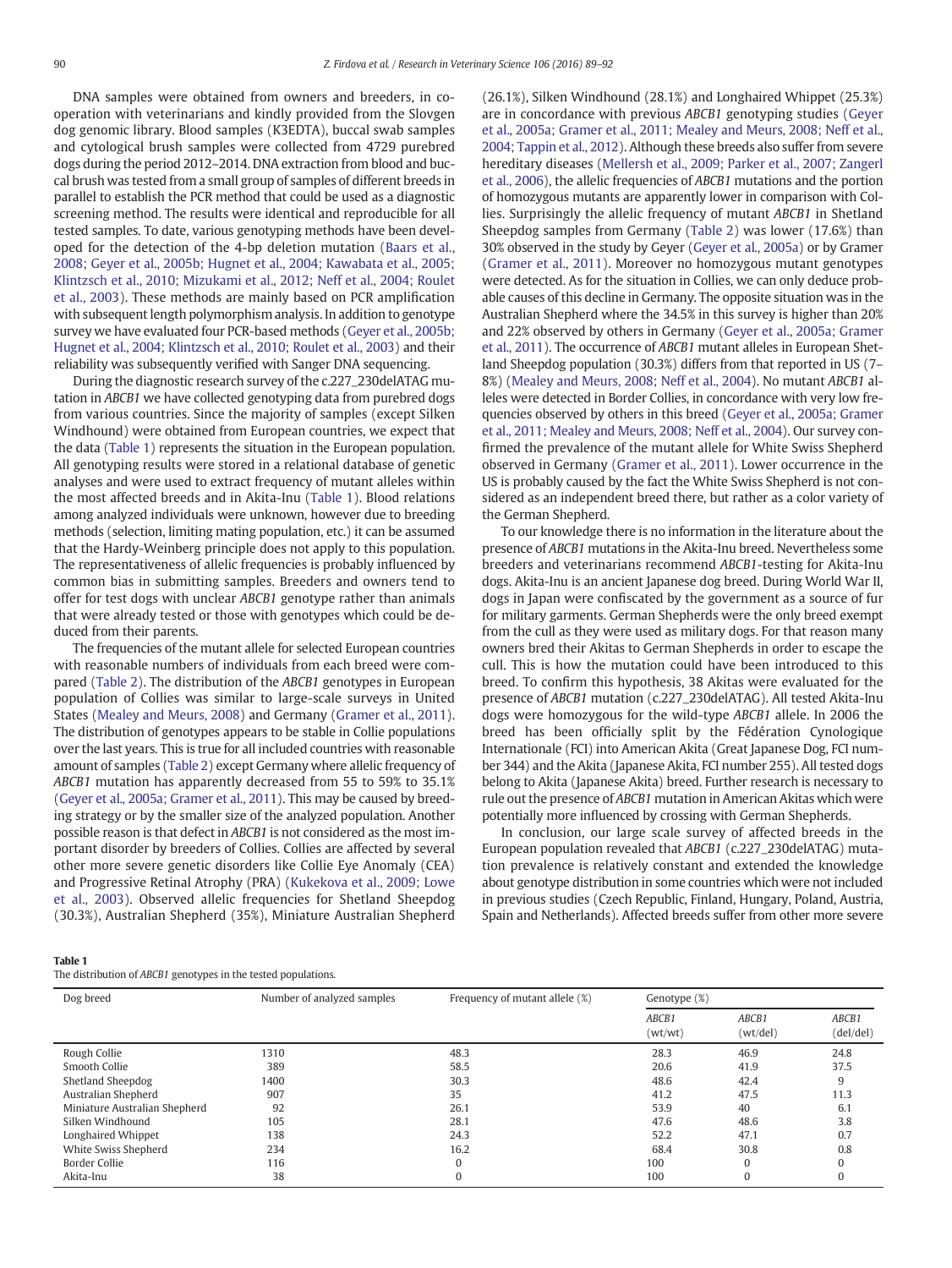<span id="page-2-0"></span>Frequency of ABCB1 alleles of four breeds known to be affected by the c.227\_230delATAG mutation in selected European countries. (Collie = Rough Collie + Smooth Collie).

| Dog breed            | Origin (state) | Number of analyzed samples | Frequency of mutant allele (%) | Genotype (%)     |                   |                    |
|----------------------|----------------|----------------------------|--------------------------------|------------------|-------------------|--------------------|
|                      |                |                            |                                | ABCB1<br>(wt/wt) | ABCB1<br>(wt/del) | ABCB1<br>(del/del) |
| Collie               | Czech Republic | 346                        | 50                             | 24               | 46.8              | 29.2               |
|                      | Germany        | 258                        | 35.1                           | 43               | 43.8              | 13.2               |
|                      | Finland        | 214                        | 60.7                           | 17.8             | 43                | 39.2               |
|                      | U.K.           | 184                        | 50.5                           | 27.2             | 44.6              | 28.2               |
|                      | France         | 182                        | 53.6                           | 22               | 48.9              | 29.1               |
|                      | Hungary        | 98                         | 61.2                           | 16.3             | 44.9              | 38.8               |
|                      | Poland         | 79                         | 55                             | 21.5             | 46.8              | 31.7               |
| Shetland Sheepdog    | France         | 511                        | 34.7                           | 42.7             | 45.2              | 12.1               |
|                      | Czech Republic | 247                        | 25.9                           | 51.4             | 45.3              | 3.3                |
|                      | Poland         | 136                        | 39.3                           | 56.6             | 8.1               | 35.3               |
|                      | Germany        | 91                         | 17.6                           | 64.8             | 35.2              | $\overline{0}$     |
|                      | Spain          | 86                         | 30.8                           | 46.5             | 45.3              | 8.2                |
|                      | Netherlands    | 57                         | 36                             | 43.9             | 40.4              | 15.7               |
|                      | Austria        | 55                         | 14.5                           | 74.5             | 21.8              | 3.7                |
|                      | Finland        | 39                         | 30.8                           | 51.3             | 35.9              | 12.8               |
|                      | Hungary        | 25                         | 36                             | 32               | 64                | 4                  |
| Australian Shepherd  | France         | 223                        | 33.6                           | 41.7             | 49.3              | 9                  |
|                      | Czech Republic | 195                        | 35.9                           | 39               | 50.2              | 10.8               |
|                      | Poland         | 90                         | 45                             | 26.7             | 56.7              | 16.6               |
|                      | Austria        | 90                         | 25                             | 57.8             | 34.4              | 7.8                |
|                      | Germany        | 87                         | 34.5                           | 42.5             | 46                | 11.5               |
|                      | Belgium        | 49                         | 29.6                           | 46.9             | 46.9              | 6.2                |
|                      | Hungary        | 24                         | 39.6                           | 37.5             | 45.8              | 16.7               |
| White Swiss Shepherd | Denmark        | 93                         | 18.8                           | 62.4             | 37.6              | $\bf{0}$           |
|                      | Spain          | 37                         | 9.5                            | 81               | 19                | $\mathbf{0}$       |
|                      | Poland         | 31                         | 24.2                           | 64.5             | 29                | 6.5                |
|                      | Slovakia       | 16                         | 18.75                          | 62.5             | 37.5              | $\bf{0}$           |
|                      | Hungary        | 12                         | 12.5                           | 75               | 25                | $\bf{0}$           |
|                      | France         | 10                         | 20                             | 60               | 40                | $\mathbf{0}$       |

hereditary diseases and this limits breeders options in designing selective breeding strategies and maintaining a wide gene pool at the same time.

### Conflict of interest statement

The authors report no conflicts of interest in this work.

### Acknowledgement

This study was supported, in part, by the Comenius University grant (UK/524/2015) for PhD Students and Young Researchers. The authors thank all of the dog owners and breeders who contributed by providing samples. We thank Slovgen s.r.o. for providing us with samples from its dog genomic library and information about the breed type and the country of origin. We thank Dr. Thomas J. Dougherty for proof-reading the manuscript.

### References

- Baars, C., Leeb, T., von Klopmann, T., Tipold, A., Potschka, H., 2008. [Allele-speci](http://refhub.elsevier.com/S0034-5288(16)30060-1/rf0005)fic polymer[ase chain reaction diagnostic test for the functional](http://refhub.elsevier.com/S0034-5288(16)30060-1/rf0005) MDR1 polymorphism in dogs. Vet. [J. 177, 394](http://refhub.elsevier.com/S0034-5288(16)30060-1/rf0005)–397.
- Fecht, S., Distl, O., 2008. [Review of prevalence, genetic aspects and adverse effects of the](http://refhub.elsevier.com/S0034-5288(16)30060-1/rf0010) mdr1-1[Delta mutation in dogs. Dtsch. Tierarztl. Wochenschr. 115, 212](http://refhub.elsevier.com/S0034-5288(16)30060-1/rf0010)–219.
- Fecht, S., Wohlke, A., Hamann, H., Distl, O., 2007. [Analysis of the canine](http://refhub.elsevier.com/S0034-5288(16)30060-1/rf0015) mdr1-1Delta mu[tation in the dog breed Elo. J. Vet. Med. A Physiol. Pathol. Clin. Med. 54, 401](http://refhub.elsevier.com/S0034-5288(16)30060-1/rf0015)–405.
- Fromm, M.F., 2004. [Importance of P-glycoprotein at blood-tissue barriers. Trends](http://refhub.elsevier.com/S0034-5288(16)30060-1/rf0020) [Pharmacol. Sci. 25, 423](http://refhub.elsevier.com/S0034-5288(16)30060-1/rf0020)–429.
- Geyer, J., Janko, C., 2012. Treatment of MDR1 [mutant dogs with macrocyclic lactones. Curr.](http://refhub.elsevier.com/S0034-5288(16)30060-1/rf0025) [Pharm. Biotechnol. 13, 969](http://refhub.elsevier.com/S0034-5288(16)30060-1/rf0025)–986.
- Geyer, J., Doring, B., Godoy, J.R., Leidolf, R., Moritz, A., Petzinger, E., 2005a. [Frequency of the](http://refhub.elsevier.com/S0034-5288(16)30060-1/rf0030) nt230 (del4) MDR1 [mutation in Collies and related dog breeds in Germany. J. Vet.](http://refhub.elsevier.com/S0034-5288(16)30060-1/rf0030) [Pharmacol. Ther. 28, 545](http://refhub.elsevier.com/S0034-5288(16)30060-1/rf0030)–551.
- Geyer, J., Doring, B., Godoy, J.R., Moritz, A., Petzinger, E., 2005b. [Development of a PCR-](http://refhub.elsevier.com/S0034-5288(16)30060-1/rf0035)[based diagnostic test detecting a nt230\(del4\)](http://refhub.elsevier.com/S0034-5288(16)30060-1/rf0035) MDR1 mutation in dogs: verification [in a moxidectin-sensitive Australian Shepherd. J. Vet. Pharmacol. Ther. 28, 95](http://refhub.elsevier.com/S0034-5288(16)30060-1/rf0035)–99.
- Gramer, I., Leidolf, R., Doring, B., Klintzsch, S., Kramer, E.M., Yalcin, E., Petzinger, E., Geyer, J., 2011. [Breed distribution of the nt230\(del4\)](http://refhub.elsevier.com/S0034-5288(16)30060-1/rf0040) MDR1 mutation in dogs. Vet. J. 189, 67–71.
- Hennessy, M., Spiers, J.P., 2007. [A primer on the mechanics of P-glycoprotein the multi](http://refhub.elsevier.com/S0034-5288(16)30060-1/rf0045)[drug transporter. Pharmacol. Res. 55, 1](http://refhub.elsevier.com/S0034-5288(16)30060-1/rf0045)–15.
- Hugnet, C., Bentjen, S.A., Mealey, K.L., 2004. [Frequency of the mutant](http://refhub.elsevier.com/S0034-5288(16)30060-1/rf0050) MDR1 allele associ[ated with multidrug sensitivity in a sample of collies from France. J. Vet. Pharmacol.](http://refhub.elsevier.com/S0034-5288(16)30060-1/rf0050) [Ther. 27, 227](http://refhub.elsevier.com/S0034-5288(16)30060-1/rf0050)–229.
- Kawabata, A., Momoi, Y., Inoue-Murayama, M., Iwasaki, T., 2005. Canine mdr1 [gene muta](http://refhub.elsevier.com/S0034-5288(16)30060-1/rf0055)[tion in Japan. J. Vet. Med. Sci. 67, 1103](http://refhub.elsevier.com/S0034-5288(16)30060-1/rf0055)–1107.
- Klintzsch, S., Meerkamp, K., Doring, B., Geyer, J., 2010. [Detection of the nt230\[del4\]](http://refhub.elsevier.com/S0034-5288(16)30060-1/rf0060) MDR1 mutation in dogs by a fluorogenic 5′ [nuclease TaqMan allelic discrimination method.](http://refhub.elsevier.com/S0034-5288(16)30060-1/rf0060) [Vet. J. 185, 272](http://refhub.elsevier.com/S0034-5288(16)30060-1/rf0060)–277.
- Kukekova, A.V., Goldstein, O., Johnson, J.L., Richardson, M.A., Pearce-Kelling, S.E., Swaroop, A., Friedman, J.S., Aguirre, G.D., Acland, G.M., 2009. Canine RD3 [mutation establishes](http://refhub.elsevier.com/S0034-5288(16)30060-1/rf0065) rod-cone dysplasia type 2 (rcd2[\) as ortholog of human and murine](http://refhub.elsevier.com/S0034-5288(16)30060-1/rf0065) rd3. Mamm. Ge[nome 20, 109](http://refhub.elsevier.com/S0034-5288(16)30060-1/rf0065)–123.
- Leslie, E.M., Deeley, R.G., Cole, S.P., 2005. [Multidrug resistance proteins: role of P](http://refhub.elsevier.com/S0034-5288(16)30060-1/rf0070)[glycoprotein, MRP1, MRP2, and BCRP \(ABCG2\) in tissue defense. Toxicol. Appl.](http://refhub.elsevier.com/S0034-5288(16)30060-1/rf0070) [Pharmacol. 204, 216](http://refhub.elsevier.com/S0034-5288(16)30060-1/rf0070)–237.
- Lowe, J.K., Kukekova, A.V., Kirkness, E.F., Langlois, M.C., Aguirre, G.D., Acland, G.M., Ostrander, E.A., 2003. [Linkage mapping of the primary disease locus for collie eye](http://refhub.elsevier.com/S0034-5288(16)30060-1/rf0075) [anomaly. Genomics 82, 86](http://refhub.elsevier.com/S0034-5288(16)30060-1/rf0075)–95.
- Martinez, M., Modric, S., Sharkey, M., Troutman, L., Walker, L., Mealey, K., 2008. [The](http://refhub.elsevier.com/S0034-5288(16)30060-1/rf0080) [pharmacogenomics of P-glycoprotein and its role in veterinary medicine. J. Vet.](http://refhub.elsevier.com/S0034-5288(16)30060-1/rf0080) [Pharmacol. Ther. 31, 285](http://refhub.elsevier.com/S0034-5288(16)30060-1/rf0080)–300.
- Mealey, K.L., Fidel, J., 2015. [P-glycoprotein mediated drug interactions in animals and](http://refhub.elsevier.com/S0034-5288(16)30060-1/rf0085) [humans with cancer. J. Vet. Intern. Med. 29, 1](http://refhub.elsevier.com/S0034-5288(16)30060-1/rf0085)–6.
- Mealey, K.L., Meurs, K.M., 2008. [Breed distribution of the](http://refhub.elsevier.com/S0034-5288(16)30060-1/rf0090) ABCB1-1Delta (multidrug sensi[tivity\) polymorphism among dogs undergoing](http://refhub.elsevier.com/S0034-5288(16)30060-1/rf0090) ABCB1 genotyping. J. Am. Vet. Med. [Assoc. 233, 921](http://refhub.elsevier.com/S0034-5288(16)30060-1/rf0090)–924.
- Mealey, K.L., Bentjen, S.A., Gay, J.M., Cantor, G.H., 2001. [Ivermectin sensitivity in collies is as](http://refhub.elsevier.com/S0034-5288(16)30060-1/rf0095)[sociated with a deletion mutation of the](http://refhub.elsevier.com/S0034-5288(16)30060-1/rf0095) *mdr1* gene. Pharmacogenetics 11, 727-733.
- Mealey, K.L., Munyard, K.A., Bentjen, S.A., 2005. [Frequency of the mutant](http://refhub.elsevier.com/S0034-5288(16)30060-1/rf0100) MDR1 allele as[sociated with multidrug sensitivity in a sample of herding breed dogs living in](http://refhub.elsevier.com/S0034-5288(16)30060-1/rf0100) [Australia. Vet. Parasitol. 131, 193](http://refhub.elsevier.com/S0034-5288(16)30060-1/rf0100)–196.
- Mellersh, C.S., McLaughlin, B., Ahonen, S., Pettitt, L., Lohi, H., Barnett, K.C., 2009. [Mutation](http://refhub.elsevier.com/S0034-5288(16)30060-1/rf0105) in HSF4 [is associated with hereditary cataract in the Australian Shepherd. Vet.](http://refhub.elsevier.com/S0034-5288(16)30060-1/rf0105) [Ophthalmol. 12, 372](http://refhub.elsevier.com/S0034-5288(16)30060-1/rf0105)–378.
- Merola, V.M., Eubig, P.A., 2012. [Toxicology of avermectins and milbemycins \(macrocylic](http://refhub.elsevier.com/S0034-5288(16)30060-1/rf0110) [lactones\) and the role of P-glycoprotein in dogs and cats. Vet. Clin. North Am. Small](http://refhub.elsevier.com/S0034-5288(16)30060-1/rf0110) [Anim. Pract. 42, 313](http://refhub.elsevier.com/S0034-5288(16)30060-1/rf0110)–333.
- Mizukami, K., Chang, H.S., Yabuki, A., Kawamichi, T., Hossain, M.A., Rahman, M.M., Uddin, M.M., Yamato, O., 2012. [Rapid genotyping assays for the 4-base pair deletion of ca](http://refhub.elsevier.com/S0034-5288(16)30060-1/rf0115)nine MDR1/ABCB1 [gene and low frequency of the mutant allele in Border collie](http://refhub.elsevier.com/S0034-5288(16)30060-1/rf0115) [dogs. J. Vet. Diagn. Investig. 24, 127](http://refhub.elsevier.com/S0034-5288(16)30060-1/rf0115)–134.
- Neff, M.W., Robertson, K.R., Wong, A.K., Safra, N., Broman, K.W., Slatkin, M., Mealey, K.L., Pedersen, N.C., 2004. [Breed distribution and history of canine](http://refhub.elsevier.com/S0034-5288(16)30060-1/rf0120) mdr1-1Delta, a